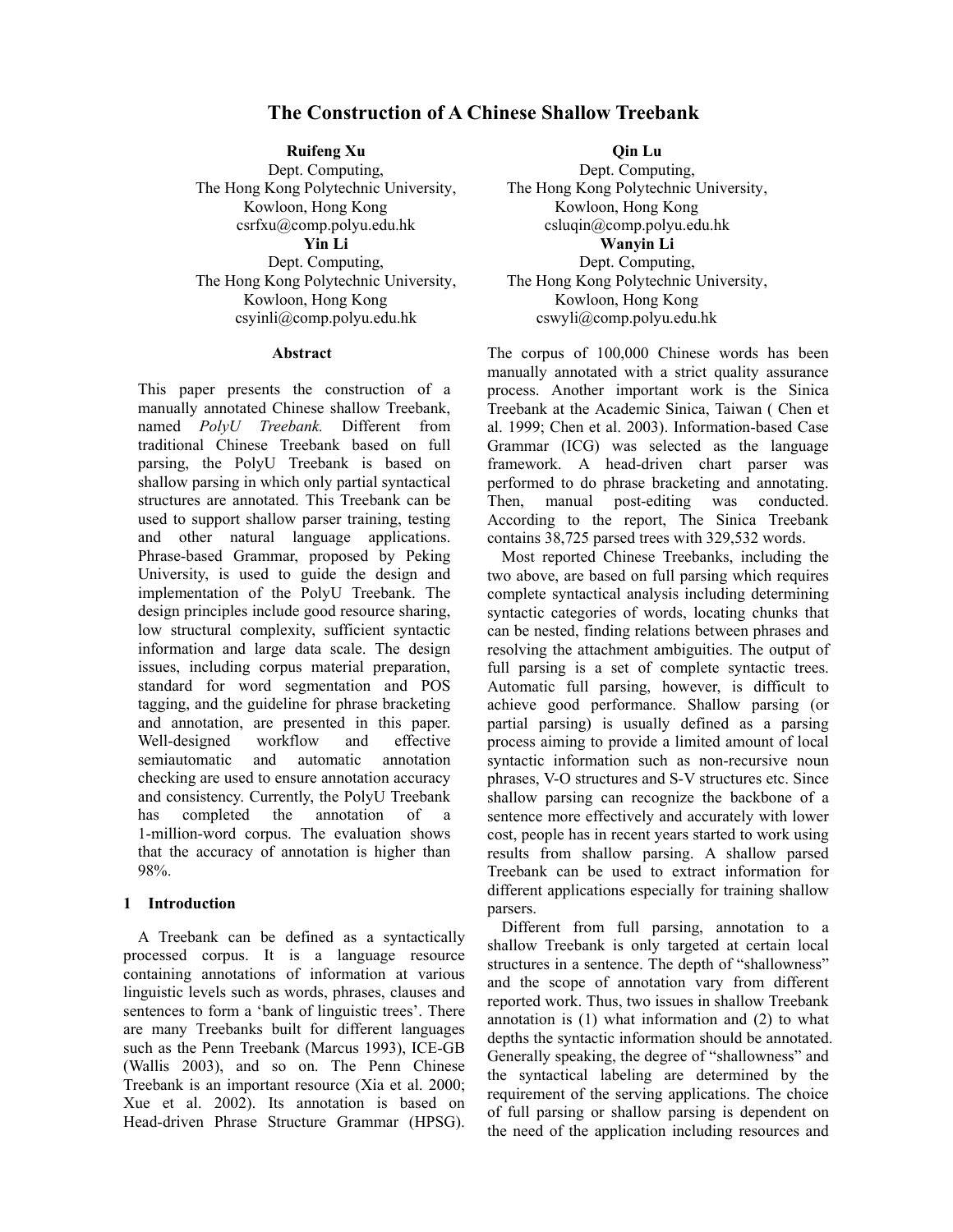the capability of system to be developed (Xia et al. 2000; Chen et al. 2000; Li et al. 2003). Currently, there is no large-scale shallow annotated Treebank available as a publicly resource for training and testing.

In this paper, we present a manually annotated shallow Treebank, called the *PolyU Treebank*. It is targeted to contain 1-million-word contemporary Chinese text. The whole work on the PolyU Treebank follows the Phrase-based Grammar proposed by Peking University (Yu et al. 1998). In this language framework, a phrase, lead by a lexical word(or sometimes called a content word) as a head, is considered the basic syntactical unit in a Chinese sentence. The building of the PolyU Treebank was originally designed as training data for a shallow parser used for Chinese collocation extraction. From linguistics viewpoint, a collocation occurs only in words within a phrase, or between the headwords of related phrases (Zhang and Lin 1992). Therefore, the use of syntactic information is naturally considered an effective way to improve the performance of collocation extraction systems. The typical problems like *doctor-nurse* (Church and Hanks 1990) could be avoided by using such information. When employing syntactical information in collocation extraction, we restrict ourselves to identify the stable phrases in the sentences with certain levels of nesting. Thus it has motivated us to produce a shallow Treebank.

A natural way to obtain a shallow Treebank is through extracting shallow structures from a fully parsed Treebank. Unfortunately, all the available fully parsed Treebank, such as the Penn Treebank and the Sinica Treebank, are annotated using different grammars than our chosen Phrase-based Grammar. Also, the sizes of these Treebank are much smaller in scale to be useful for training our shallow parser.

This paper presents the most important design issues of the PolyU Treebank and the quality control mechanisms. The rest of this paper is organized as follows. Section 2 introduces the overview and design principles. Section 3 to Section5, present the design issues on corpus material preparation, the standard for word segmentation and POS tagging, and the guideline for phrase bracketing and labeling, respectively. Section 6 discusses the quality assurance mechanisms including a carefully designed workflow, parallel annotation, and automatic and semi-automatic post-annotation checking. Section 7 gives the current progress and future work.

# **2 Overview and Design Principles**

The objective of this project is to manually construct a large shallow Treebank with high accuracy and consistency.

The design principles of The PolyU Treebank are: high resource sharing ability, low structural complexity, sufficient syntactic information and large data scale. First of all, the design and construction of The PolyU Treebank aims to provide as much a general purpose Treebank as possible so that different applications can make use of it as a NLP resource. With this objective, we chose to follow the well-known Phrase-based Grammar as the framework for annotation as this grammar is widely accepted by Chinese language researchers, and thus our work can be easily understood and accepted.

Due to the lack of word delimitation in Chinese, word segmentation must be performed before any further syntactical annotation. High accuracy of word segmentation is very important for this project. In this project, we chose to use the segmented and tagged corpus of People Daily annotated by the Peking University. The annotated corpus contains articles appeared in the People Daily Newspaper in 1998. The segmentation is based on the guidelines, given in the Chinese national standard GB13715, (Liu et al. 1993) and the POS tagging specification was developed according to the 'Grammatical Knowledge-base of contemporary Chinese'. According to the report from Peking University, the accuracy of this annotated corpus in terms of segmentation and POS tagging are 99.9% and 99.5%, respectively (Yu et al. 2001). The use of such mature and widely adopted resource can effectively reduce our cost, ensure syntactical annotation quality. With consistency in segmentation, POS, and syntactic annotation, the resulting Treebank can be readily shared by other researchers as a public resource.

The second design principle is low structural complexity. That means, the annotation framework should be clear and simple, and the labeled syntactic and functional information should be commonly used and accepted. Considering the characteristics of shallow annotation, our project has focused on the annotation of phrases and headwords while the sentence level syntax are ignored.

Following the framework of Phrase-based Grammar, a *base-phrase* is regarded as the smallest unit where a base-phrase is defined as a 'stable' and 'simple' phrase without nesting components. Study on Chinese syntactical analysis suggests that phrases should be the fundamental unit instead of words in a sentence. This is because, firstly, the usage of Chinese words is very flexible. A word may have different POS tags serving for different functions in sentences. On the contrary, the use of Chinese phrases is much more stable. That is, a phrase has very limited functional use in a sentence. Secondly, the construction rules of Chinese phrases are nearly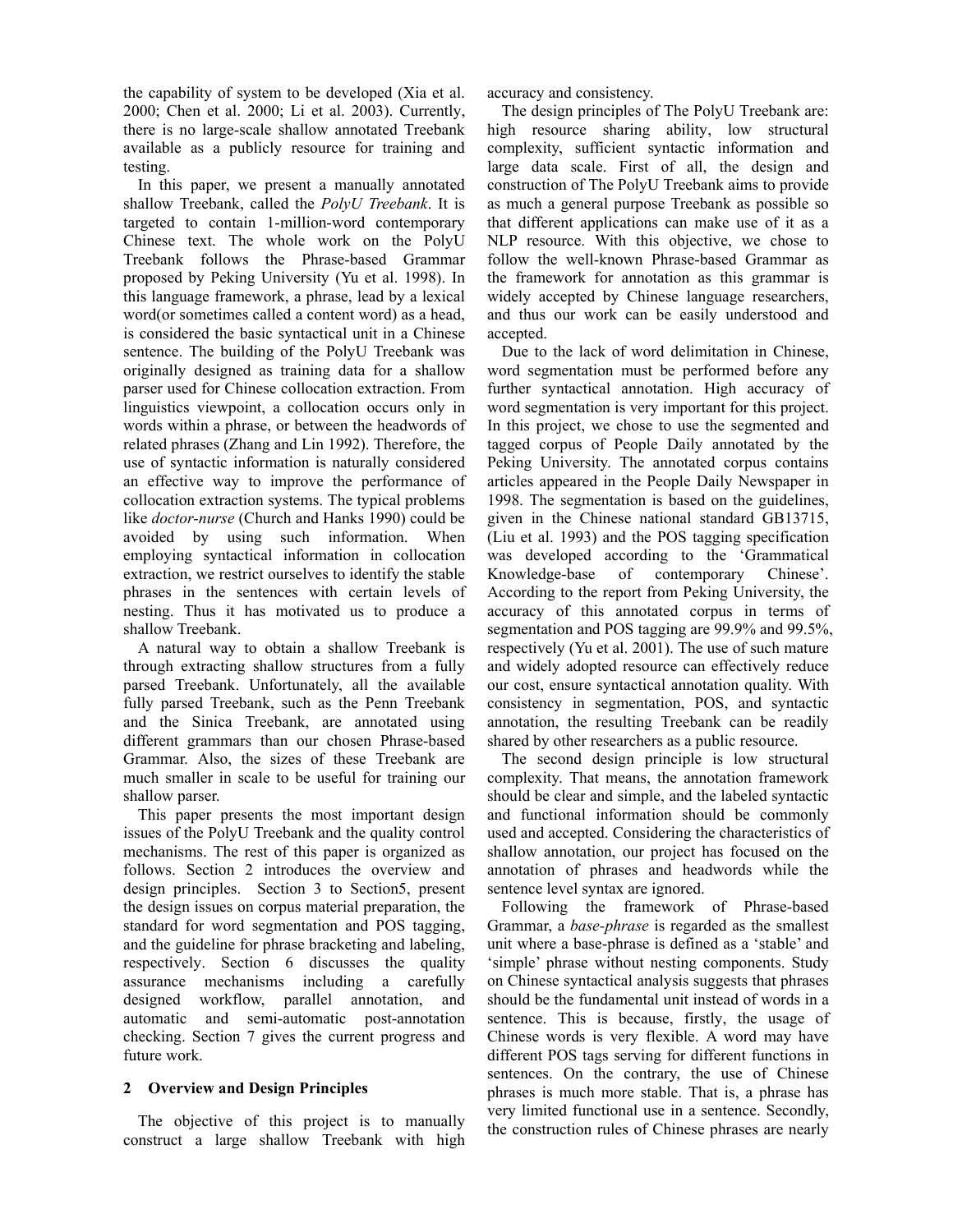the same as that of Chinese sentences. Therefore, the analysis of phrases can help identifying POS and grammatical functions of words. Naturally, it should be regarded as the basic syntactical unit. Usually, a base-phrase is driven by a lexical word as its headword. Examples of base-phrases include base NP, base VP and so on, such as the sample shown below.

# [市场/n 经济/n]NP [团体/n 旅客/n]NP

Using base-phrases as the start point, nested levels of phrases are then identified, until the maximum phrases (will be defined later) are identified. Since we do not intend to provide full parsing information, there has to be a limit on the level of nesting. For practical reasons, we choose to limit the nesting of brackets to 3 levels. That means, the depth of our shallow parsed Treebank will be limited to 3. This restriction can limit the structural complexity to a manageable level.

Our nested bracketing is not strictly bottom up. That is we do not simply extend from base-phrase and move up until the  $3<sup>rd</sup>$  level. Instead, we first identify the *maximal-phrase* which is used to identify the backbone of the sentence. The maximal-phrase provides the framework under which the base-phrases of up to 2 levels can be identified. The principles for the identification of scope and depth of phrase bracketing are briefly explained below and the operating procedure is indicated by the given order in which these principles are presented. More details is given in Section 5.

**Step 1**: Annotation of maximal-phrase which is the shortest word sequence of maximally spanning non-overlapping edges which plays a distinct semantic role of a predicate. A maximal-phrase contains two or more lexical words.

**Step 2**: Annotation of base-phrases within a maximal-phrase. In case a base-phrase and a maximal-phrase are identical and the maximal-phrase is already bracketed in Step 1, no bracketing is done in this step. For each identified base-phrase, its headword will be marked.

**Step 3**: Annotation of next level of bracketing, called mid-phrase which is expended from a base-phrase. A mid-phrase is annotated only if it is deemed necessary. The process starts from the identified base-phrase. One more level of syntactical structure is then bracketed if it exists within the maximal-phrase.

The third design principle is to provide sufficient syntactical information for natural language application even though shallow annotation does not necessarily contain complete syntactic information at sentence level. Some past research in Chinese shallow parsing were on single level base-phrases only (Sun 2001). However, for certain applications, such as for collocation extraction, identification of base-phrases only are not very useful. In this project, we have decided to annotate phrases within three levels of nesting within a sentence. For each phrase, a label is be given to indicate its syntactical information, and an optional semantic or structural label is given if applicable. Furthermore, the headword of a base-phrase is annotated. We believe these information are sufficient for many natural language processing research work and it is also manageable for this project within its working schedule.

Fourthly, aiming to support practical language processing, a reasonably large annotated Treebank is expected. Studies on English have shown that Treebank of word size 500K to 1M is reasonable for syntactical structure analysis (Leech and Garside 1996). In consideration of the resources available and the reference of studies on English, we have set out our Treebank size to be one million words. We hope such a reasonably large-scale data can effectively support some language research, such as collocation extraction.

We chose to use the XML format to record the annotated data. Other information such as original article related information (author, date, etc.), annotator name, and other useful information are also given through the meta-tags provided by XML. All the meta-tags can be removed by a program to recover the original data.

We have performed a small-scale experiment to compare the annotation cost of shallow annotation and full annotation (followed Penn Chinese Treebank specification) on 500 Chinese sentences by the same annotators. The time cost in shallow annotation is only 25% of that for full annotation. Meanwhile, due to the reduced structural complexity in shallow annotation, the accuracy of first pass shallow annotation is much higher than full annotation.

# **3 Corpus Materials Preparation**

The People Daily corpus, developed by PKU, consists of more than 13k articles totaling 5M words. As we need one million words for our Treebank, we have selected articles covering different areas in different time span to avoid duplications due to short-lived events and news topics. Our selection takes each day's news as one single unit, and then several distant dates are randomly selected among the whole 182 days in the entire collection. We have also decided to keep the original articles' structures and topics indicators as they may be useful for some applications.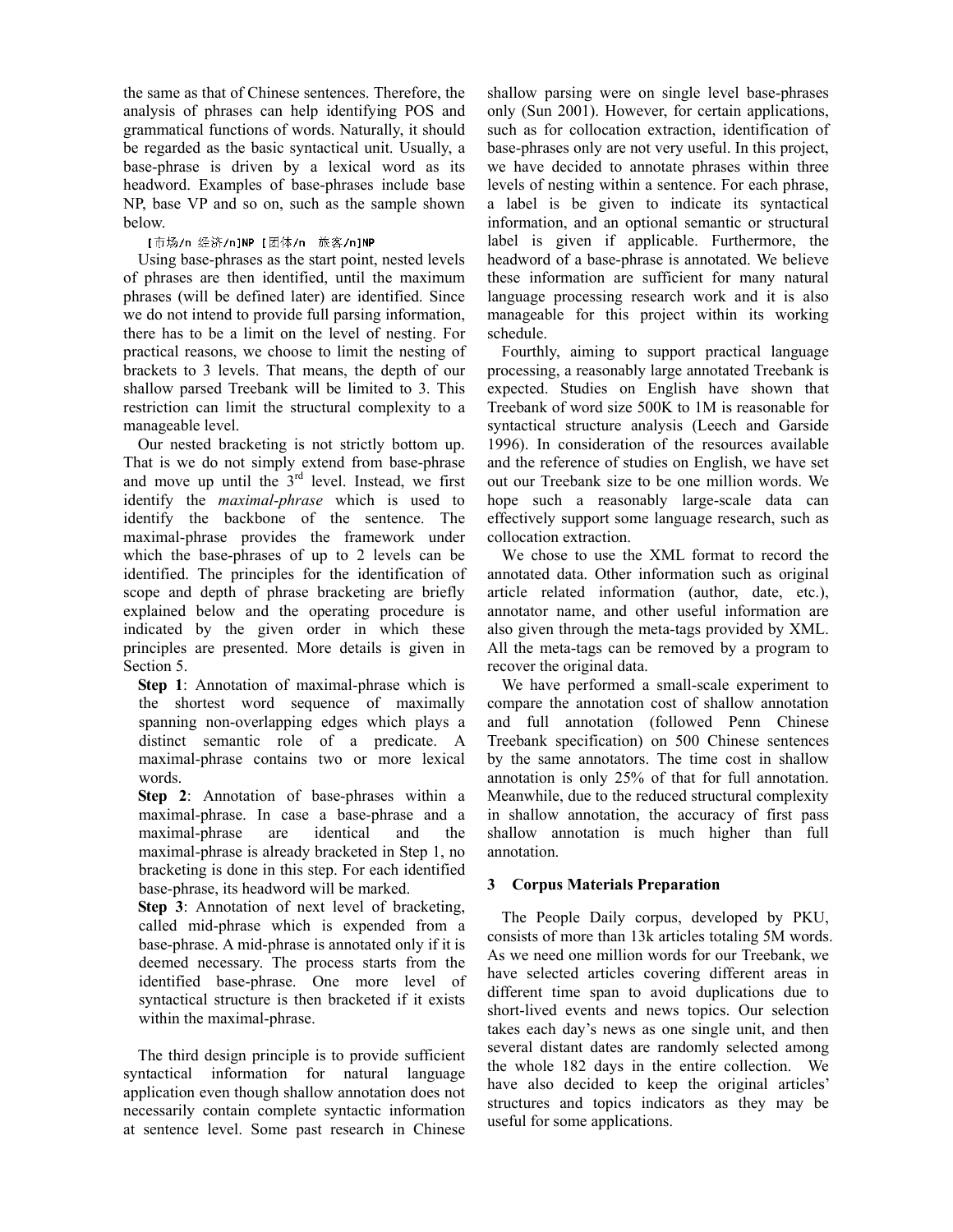# **4 Word Segmentation and Part-of-Speech Tagging**

The articles selected from PKU corpus are already segmented into words following the guidelines given in GB13715. The annotated corpus has a basic lexicon of over 60,000 words. We simply use this segmentation without any change and the accuracy is claimed to be 99.9%.

Each word in the PKU corpus is given a POS tag. In this tagging scheme, a total of 43 POS tags are listed (Yu et al. 2001). Our project takes the PKU POS tags with only notational changes explained as follows:

The morphemes tags including *Ag* (Adjectives morphemes)*, Bg, Dg, Ng, Mg, Rg, Tg, Qg,* and *Ug* are re-labeled as lowercase letters, *ag, bg, dg, ng, mg, rg, tg, qg* and *ug*, respectively. This modification is to ensure consistent labeling in our system where the lower cases are used to indicate word-level tags and upper cases are used to indicate phrase-level labels.

# **5 Phrase Bracketing and Annotation**

Phrase bracketing and annotation is the core part of this project. Not only all the original annotated files are converted to XML files, results of our annotations are also given in XML form. The meta tags provided by XML are very helpful for further processing and searching to the annotated text. .

Note that in our project, the basic phrasal analysis looks at the context of a clause, not a sentence. Here, the term *clause* refers the text string ended by some punctuations including comma (,), semicolon (;), colon (:), or period (.). Certain punctuation marks such as ' ', '<', and '>' are not considered clause separators. For example,

经过严密侦查,警方锁定了2个嫌疑人。<br>is considered having two clauses and thus will be bracketed separately. It should be pointed out that he set of Chinese punctuation marks are different from that of English and their usage can also be different. Therefore, an English sentence and their Chinese translation may use different punctuation marks. For example, the sentence

汤姆、约翰、和杰克一起回学校

is the translation of the English '*Tom, John, and Jack go back to school together'*, which uses ',' rather than comma(,) to indicate parallel structures, and is thus considered one clause.

Each clause will then be processed according to the principles discussed in Section 2. The symbols '[' and ']' are used to indicate the left and right boundaries of a phrase. The right bracket is appended with syntactic labels as described in the general form of [Phrase]SS-FF, where SS is a mandatory syntactic label such as *NP*(noun phrase) and *AP*(adjective phrase), and FF is an optional label

indicating internal structures and semantic functions such as *BL*(parallel), *SB*(a noun is the object of verb within a verb phrase). A total of 21 SS labels and 20 FF labels are given in our phrase annotation specification. For example, the functional label *BL* identifies parallel components in a phrase as indicated in the example  $[\ddot{\mathbb{R}}^{\ddot{\mathbb{Z}}}/n] \rightarrow$   $[\ddot{\mathbb{R}}^{\ddot{\mathbb{Z}}}/n]$ NP-BL

As in another example shown below,<br>[美国/ns 科学家/n NP [绘制/v# 出/v ] VP-SBU [X染色体/n 的/u [高/a 精度/n 图谱/n]NPJNP

the phrase  $\left[\frac{1}{2} \pm i \sqrt{v}\right]$  is a verb phrase, thus it is labeled as *VP*. Furthermore, the verb phrase can be further classified as a verb-complement type. Thus an additional SBU function label is marked. We should point out that since the FF labels are not syntactical information and are thus not expected to be used by any shallow parsers. The FF labels carry structural and/or semantic information which are of help in annotation. We consider it useful for other applications and thus decide to keep them in the Treebank. **Appendix 1** lists all the FF labels used in the annotation.

# **5.1 Identification of Maximal-phrase**:

The maximal-phrases are the main syntactical structures including subject, predicate, and objects in a clause. Again, maximal-phrase is defined as the phrase with the maximum spanning non-overlapping length, and it is a predicate playing a distinct semantic role and containing more than one lexical word. That means a maximal-phrase contains at least one base-phrase. As this is the first stage in the bracketing process, no nesting should occur. In the following annotated sentence,

[中国/ns 旅游年/n]NP 是/v [一/m 次/q

园家级/b 的/u 宣传/vn 促销/vn 活动/vn]NP (Eg.1) there are two separate maximal-phrases, [中国/ns 旅游年/n]NP , and . Note that  $\frac{1}{k}$  / $\vee$  is considered a base-phrase, but not a maximal-phrase because it contains only one lexical word. Unlike many annotations where the object of a sentence is included as a part of the verb phrase, we treat them as separate maximal-phrases both due to our requirement and also for reducing nesting.

If a clause is completely embedded in a larger clause, it is considered a special clause and given a special name called an *internal clause* . We will bracket such an internal clause as a maximal phrase with the tag *'IC'* as shown in the following example,

[极大/a 地/u 鼓舞/v]UP [全党/n 和/c 全国/n 各族/r

# 人民/n 更加/d 紧密/a 地/u 团结/u 起来/u]IC

#### **5.2 Annotation of Base-phrases:**

A base-phrase is the phrase with stable, close and simple structure without nesting components. Normally a base-phrase contains a lexical word as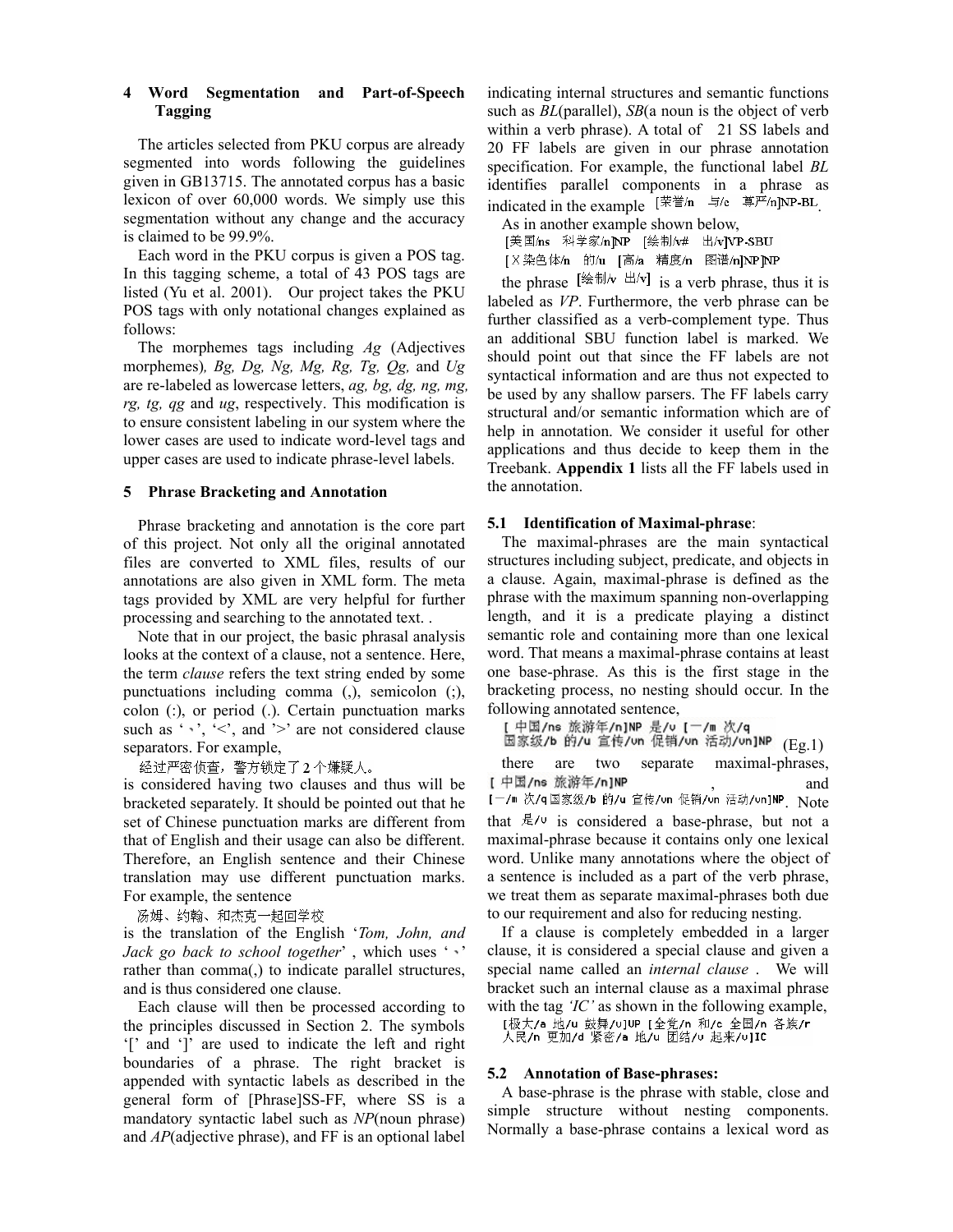headword. Taking the maximal-phrase<br>[-/m 次/q国家级/b 的/u 宣传/vn 促销/vn 活动/vn]NP in in Eg.1 as an example,  $[-/n \times q]$ op and [宣传/un 促销/un 活动/un]NP<sub>, are</sub> base-phrases in this maximal-phrase. Thus, the sentence is annotated as

[ 中国/ns 旅游年/n]NP 是/u

[[-/m 次/q]QP-ML 国家级/b 的/u [宣传/un 促销/un 活动/un]NP]NP

In fact,  $I \oplus \mathbb{Z}/\mathsf{ns}$  旅游年/n]NP and 是/v are also base-phrases.  $\frac{1}{2}$  / $\frac{1}{2}$  is not bracketed because it is a single lexical word as a base-phrase without any ambiguity and it is thus by default not being bracketed. I 中国/ns 旅游年/n]NP is not further bracketed because it overlaps with a maximal-phrase. Our annotation principle here is that if a base-phrase overlaps with a maximal-phrase, it will not be bracketed twice.

The identification of base-phrase is done only within an already identified maximal-phrase. In other words, if a base-phrase is identified, it must be nested inside a maximal-phrase or at most overlaps with it. It should be pointed out that the identification of a base-phrase is the most fundamental and most important goal of Treebank annotation. The identification of maximal-phrases can be considered as parsing a clause using a top-down approach. On the other hand, the identification of a base-phrase is a bottom up approach to find the most basic units within a maximal-phrase.

# **5.3 Mid-Phrase Identification:**

Due to the fact that sometimes there may be more syntactic structures between the base-phrases and maximal-phrases, this step uses base-phrase as the starting point to further identify one more level of the syntactical structure in a maximal-phrase. Takes

Eg.1 as an example, it is further annotated as<br>[  $\neq \mathbb{E}/\text{ns}$  is  $\mathbb{E} \neq \mathbb{E}/\text{snr}$   $\neq \mathbb{E}/\text{snr}$  [  $\leftarrow$  /m  $\mathbb{E}/\text{snr}$  202PML

[国家级/b 的/u [宣传/vn 促销/vn 活动/vn]NP]NP]NP

where the underlined text shows the additional annotation.

As we only limit our nesting to three levels, any further nested phrases will be ignored. The following sentence shows the result of our annotation with three levels of nesting:

[目前/t [企业/n 集团/n 发展/vn]NP [值得/v 注意/v

前/u [[几/m 个/q]QP 问题/n]NP]NP+<br>However, a full annotation should have 4 levels of nesting as shown below. The underlined text is the

 $4<sup>th</sup>$  level annotation skipped by our system.<br>[目前# [企业/n 集团/n 发展/vn [值得/v 注意/v 的/u [[几/m 个/q]QP 问题/n]NP]NP]NP]NP

# **5.4 Annotation of Headword**

In our system, a '#' tag will be appended after a word to indicate that it is a headword of the base-phrase. Here, a headword must be a lexical

word rather than a function word.

In most cases, a headword stays in a fixed position of a base-phrase. For example, the headword of a noun phrase is normally the last noun in this phrase. Thus, we call this position the default position. If a headword is in the default position, annotation is not needed. Otherwise, a '#' tag is used to indicate the headword.

For example, in a clause,

[美国/ns 科学家/n]NP [绘制/v 出/v]VP-SBU

 $\frac{1}{2}$  is a verb phrase, and the headword of the phrase is  $\frac{d}{dx}$  which is not in the default position of a verb phrase. Thus, this phrase is further annotated as:

[美国/ns 科学家/n]NP [绘制/v# 出/v]VP-SBU<br>Note that 科学家/n is also a headword, but since it is in the default position, no explicit annotation is needed.

# **6 Annotation and Quality Assurance**

Our research team is formed by four people at the Hong Kong Polytechnic University, two linguists from Beijing Language and Culture University and some research collaborators from Peking University. Furthermore, the annotation work has been conducted by four post-graduate students in language studies and computational linguistics from the Beijing Language and Culture University.

The annotation work is conducted in 5 separate stages to ensure quality output of the annotation work. The preparation of annotation specification and corpus selection was done in the first stage. Researchers in Hong Kong invited two linguists from China to come to Hong Kong to prepare for the corpus collection and selection work. A thorough study on the reported work in this area was conducted. After the project scope was defined, the SS labels and the FF labels were then defined. A Treebank specification was then documented. The Treebank was given the name PolyU Treebank to indicate that it is produced at the Hong Kong Polytechnic University. In order to validate the specifications drafted, all the six members first manually annotated 10k-word material, separately. The outputs were then compared, and the problems and ambiguities occurred were discussed and consolidated and named Version 1.0. Stage 1 took about 5 months to complete. Details of the specification can be downloaded from the project website www.comp.polyu.edu.hk/~cclab.

In Stage 2, the annotators in Beijing were then involved. They had to first study the specification and understand the requirement of the annotation. Then, the annotators under the supervision of a team member in Stage 1 annotated 20k-word materials together and discussed the problems occurred.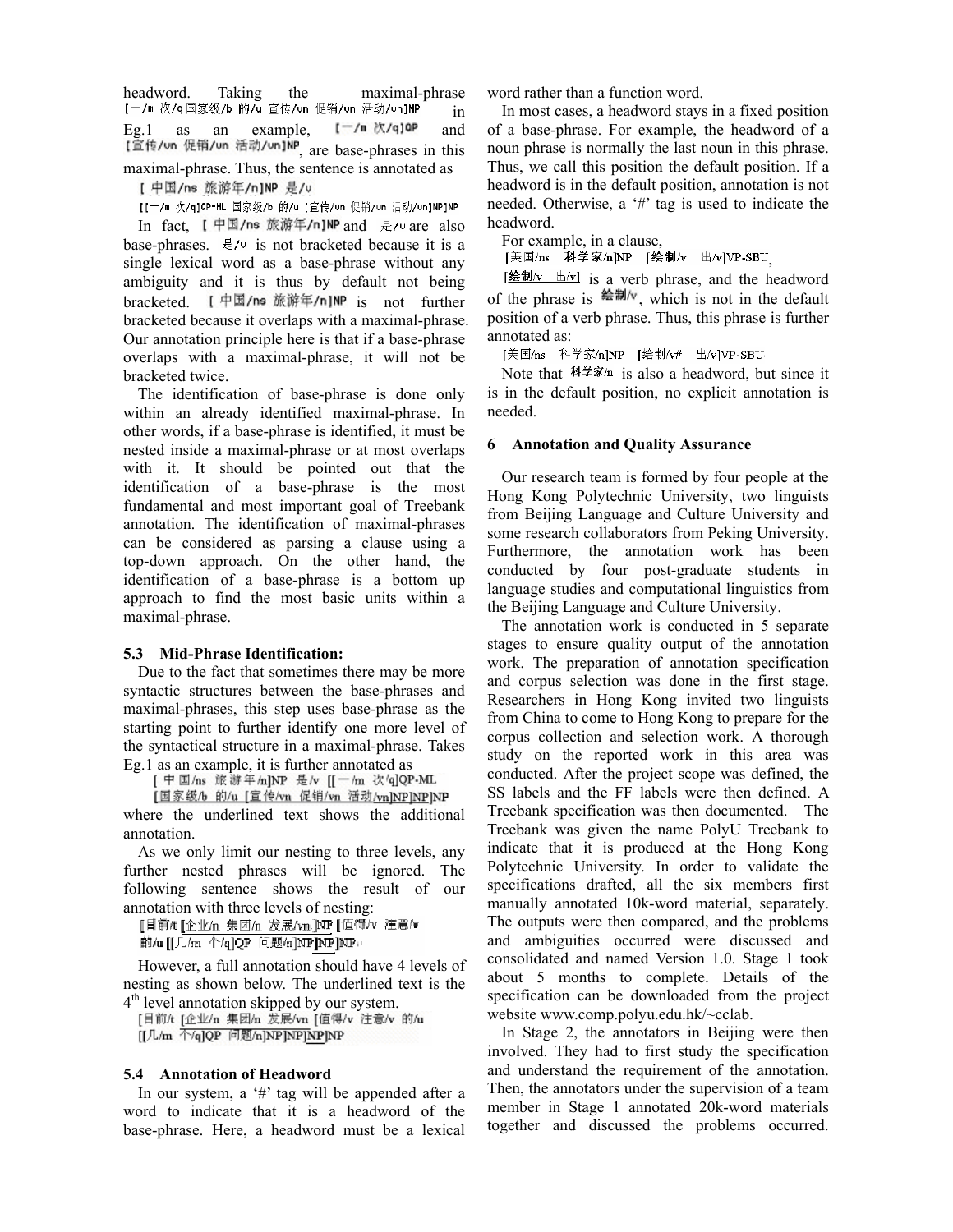During this two-month work, the annotators were trained to understand the specification. The emphasis at this stage was to train the annotators' good understanding of the specification as well as consistency by each annotator and consistency by different annotators. Further problems occurred in the actual annotation practice were then solved and the specification was also further refined or modified.

In Stage 3, which took about 2 months, each annotator was assigned 40k-word material each in which 5k-words material were duplicate annotated to all the annotators. Meanwhile, the team members in Hong Kong also developed a post-annotation checking tool to verify the annotation format, phrase bracketing, annotation tags, and phrase marks to remove ambiguities and mistakes. Furthermore, an evaluation tool was built to check the consistency of annotation output. The detected annotation errors were then sent back to the annotators for discussion and correction. Any further problems occurred were submitted for group discussion and minor modification on the specification was also done.

In stage 4, each annotator was dispatched with one set of 50k-word material each time. For each distribution, 15k-word data in each set were distributed to more than two annotators in duplicates so that for any three annotators, there would be 5K duplicated materials. When the annotators finished the first pass annotation, we used the post-annotation checking tool to do format checking in order to remove the obvious annotation errors such as wrong tag annotation and cross bracketing. However, it was quite difficult to check the difference in annotation due to different interpretation of a sentence. What we did was to make use of the annotations done on the duplicate materials to compare for consistency. When ambiguity or differences were identified, discussions were conducted and a result used by the majority would be chosen as the accepted result. The re-annotated results were regarded as the Golden Standard to evaluate the accuracy of annotation and consistency between different annotators. The annotators were required to study this Golden Standard and go back to remove similar mistakes. The annotated 50k data was accepted only after this. Then, a new 50k-word materials was distributed and repeated in the same way. During this stage, the ambiguous and out-of-tag-set phrase structures were marked as *OT* for further process. The annotation specification was not modified in order to avoid frequent revisit to already annotated data. About 4 months were spent on this stage.

In Stage 5, all the members and annotators were grouped and discuss the *OT* cases. Some typical new phrase structure and function types were appended in the specification and thus the final formal annotation specification was established. Using this final specification, the annotators had to go back to check their output, modify the mistakes and substitute the *OT* tags by the agreed tags. Currently, the project was already in Stage 5 with 2 months of work finished. A further 2 months was expected to complete this work.

Since it is impossible to do all the checking and analysis manually, a series of checking and evaluating tools are established. One of the tools is to check the consistency between text corpus files and annotated XML files including checking the XML format, the filled XML header, and whether the original txt material is being altered by accident. This program ensures that the XML header information is correctly filled and during annotation process, no additional mistakes are introduced due to typing errors.

Furthermore, we have developed and trained a shallow parser using the Golden Standard data. This shallow parser is performed on the original text data, and its output and manually annotated result are compared for verification to further remove errors

Now, we are in the process of developing an effective analyzer to evaluate the accuracy and consistency for the whole annotated corpus. For the exactly matched bracketed phrases, we check whether the same phrase labels are given. Abnormal cases will be manually checked and confirmed. Our final goal is to ensure the bracketing can reach 99% accuracy and consistency.

# **7 Current Progress and Future Work**

As mentioned earlier, we are now in Stage 5 of the annotation. The resulting annotation contains 2,639 articles selected from PKU People Daily corpus. These articles contains 1, 035, 058 segmented Chinese words, with on average, around 394 words in each article. There are a total of 284, 665 bracketed phrases including nested phrases. A summary of the different SS labels used are given in Table 1.

| NP     | NT   | ΝS    | NR    | NZ   | TP    | FP   |
|--------|------|-------|-------|------|-------|------|
| 117799 | 7899 | 1452  | 10137 | 339  | 5216  | 2431 |
| S      | v    | VP    | AP    | DP   | PP    | QP   |
| 4910   | 4827 | 71000 | 16688 | 154  | 25672 | 9143 |
| DE     | SU   | XD    | IC    | ΒA   | BEI   | RP   |
| 1252   | 125  | 178   | 3889  | 1010 | 373   | 171  |

Table 1. Statistics of annotated syntactical phrases

For each bracketed phrase, if its FF label does not fit into the corresponding default pattern, (like for the noun phrase(*NP*), the default grammatical structure is that the last noun in the phrase is the headword and other components are the modifiers, using *PZ* tags), its FF labels should then be explicitly labeled. The statistics of annotated FF tags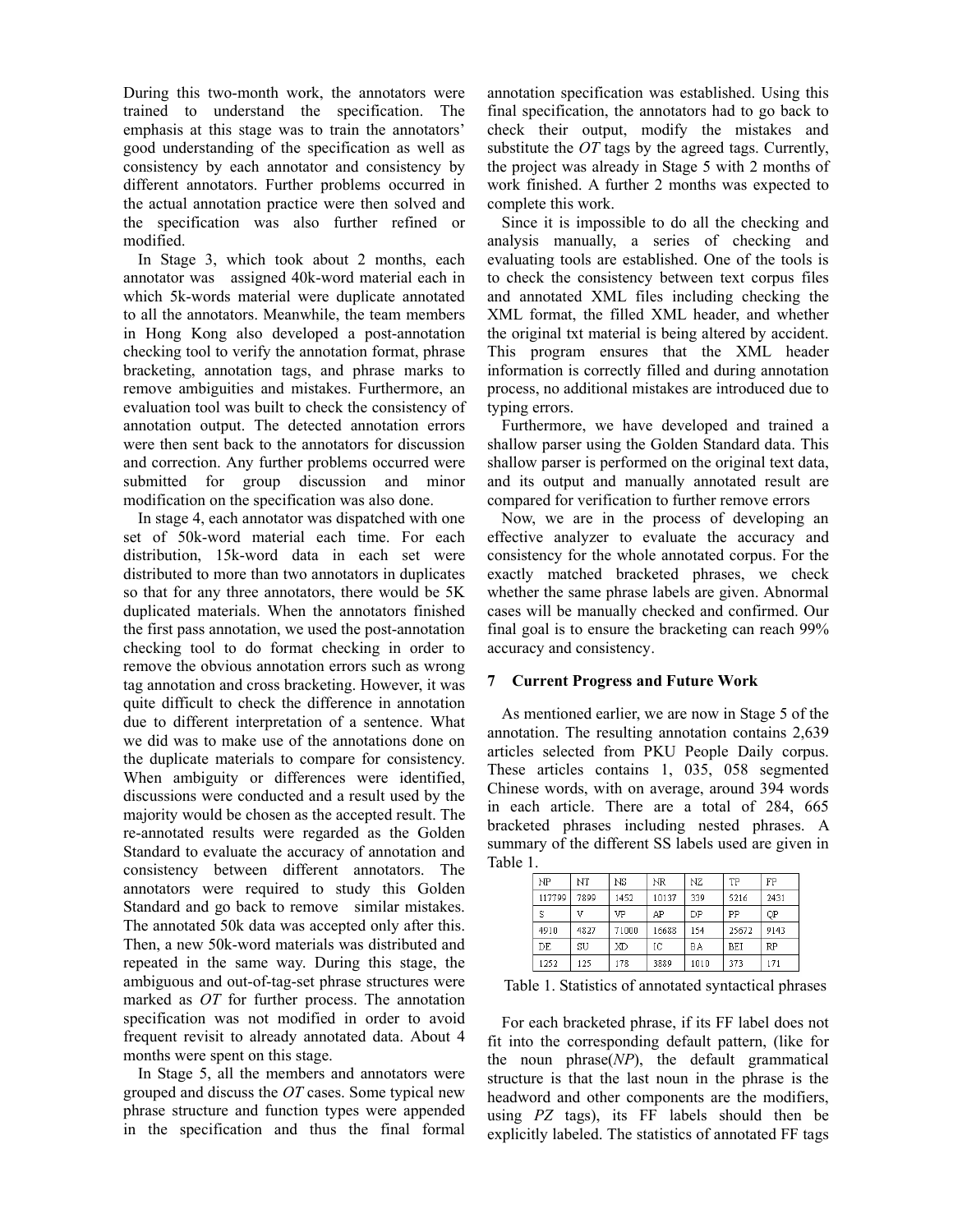are listed in Table 2.

| <b>BL</b> | FZ   | ZZ   | <b>SBI</b> | SBU  | SD   | DU    |
|-----------|------|------|------------|------|------|-------|
| 12341     | 5792 | 1253 | 14519      | 8805 | 5096 | 810   |
| FJ        | JΥ   | DL   | MТ.        | SL   | YY   | DX    |
| 263       | 2699 | 26   | 160        | 352  | 507  | 10172 |
| DD        | FS   | MD   | GJ         | SJ   | OT   |       |
| 583       | 1161 | 1091 | 102        | 2932 | 5255 |       |

Table 2. Statistics of function and structure tags

For the material annotated by multiple annotators as duplicates, the evaluation program has reported that the accuracy of phrase annotation is higher than 99.5% and the consistency between different annotators is higher than 99.8%. As for other annotated materials, the quality evaluation program preliminarily reports the accuracy of phrase annotation is higher than 98%. Further checking and evaluation work are ongoing to ensure the final overall accuracy achieves 99%.

Up to now, the FF labels of 5,255 phrases are annotated as *OT.* That means about 1.8% (5,255 out of a total of 284,665) of them do not fit into any patterns listed in Table 2. Most of them are proper noun phrase, syntactically labeled as PP. We are investigating these cases and trying to identify whether some of them can be in new function and structure patterns and give a new label.

It is also our intention to further develop our tools to improve the automatic annotation analysis and evaluation program to find out the potential annotation error and inconsistency. Other visualization tools are also being developed to support keyword searching, context indexing, and annotation case searching. Once we complete Stage 5, we intend to make the PolyU Treebank data available for public access. Furthermore, we are developing a shallow parser and using The PolyU Treebank as training and testing data.

#### **Acknowledgement**

This project is partially supported by the Hong Kong Polytechnic University (Project Code A-P203) and CERG Grant (Project code 5087/01E)

#### **References**

Baoli Li, Qin Lu and Yin Li. 2003. Building a Chinese Shallow Parsed Treebank for Collocation Extraction, *Proceedings of CICLing 2003*: 402-405

- Fei Xia, et al. 2000. Developing Guidelines and Ensuring Consistency for Chinese Text Annotation *Proceedings of LREC-2000*, Greece
- Feng-yi Chen, et al. 1999. Sinica Treebank, *Computational Linguistics and Chinese Language Processing,* 4(2):183-204
- G. N. Leech, R.Garside. 1996. *Running a grammar factory: the production of syntactically analyzed corpora or "treebanks",* Johansson and Stenstron.
- Honglin Sun, 2001. *A Content Chunk Parser for Unrestricted Chinese Text,* Ph.D Thesis, Peking University, 2001
- Keh-jiann Chen et al. 2003. *Building and Using Parsed Corpora* (Anne Abeillé ed. s) KLUWER, Dordrecht
- Kenneth Church, and Patrick Hanks. 1990. Word association norms, mutual information, and lexicography, *Computational Linguistics*, 16(1): 22-29
- Marcus, M. et al. 1993. Building a Large Annotated Corpus of English: The Penn Treebank, *Computational Linguistics*, 19(1): 313-330.
- Nianwen Xue, et al. 2002. Building a Large-Scale Annotated Chinese Corpus, *Proceedings of COLING 2002*, Taipei, Taiwan
- Sean Wallis, 2003. *Building and Using Parsed Corpora* (Anne Abeillé eds) KLUWER, Dordrecht
- Shiwen Yu, et al. 1998. *The Grammatical Knowledge- base of contemporary Chinese: a complete specification.* Tsinghua University Press, Beijing, China
- Shiwen Yu, et al. 2001. Guideline of People Daily Corpus Annotation, Technical report, Beijing University
- Shoukang Zhang and Xingguang Lin, 1992. *Collocation Dictionary of Modern Chinese Lexical Words*, Business Publisher, China
- Yuan Liu, et al. 1993. *Segmentation standard for Modern Chinese Information Processing and automatic segmentation methodology*. Tsinghua University Press, Beijing, China